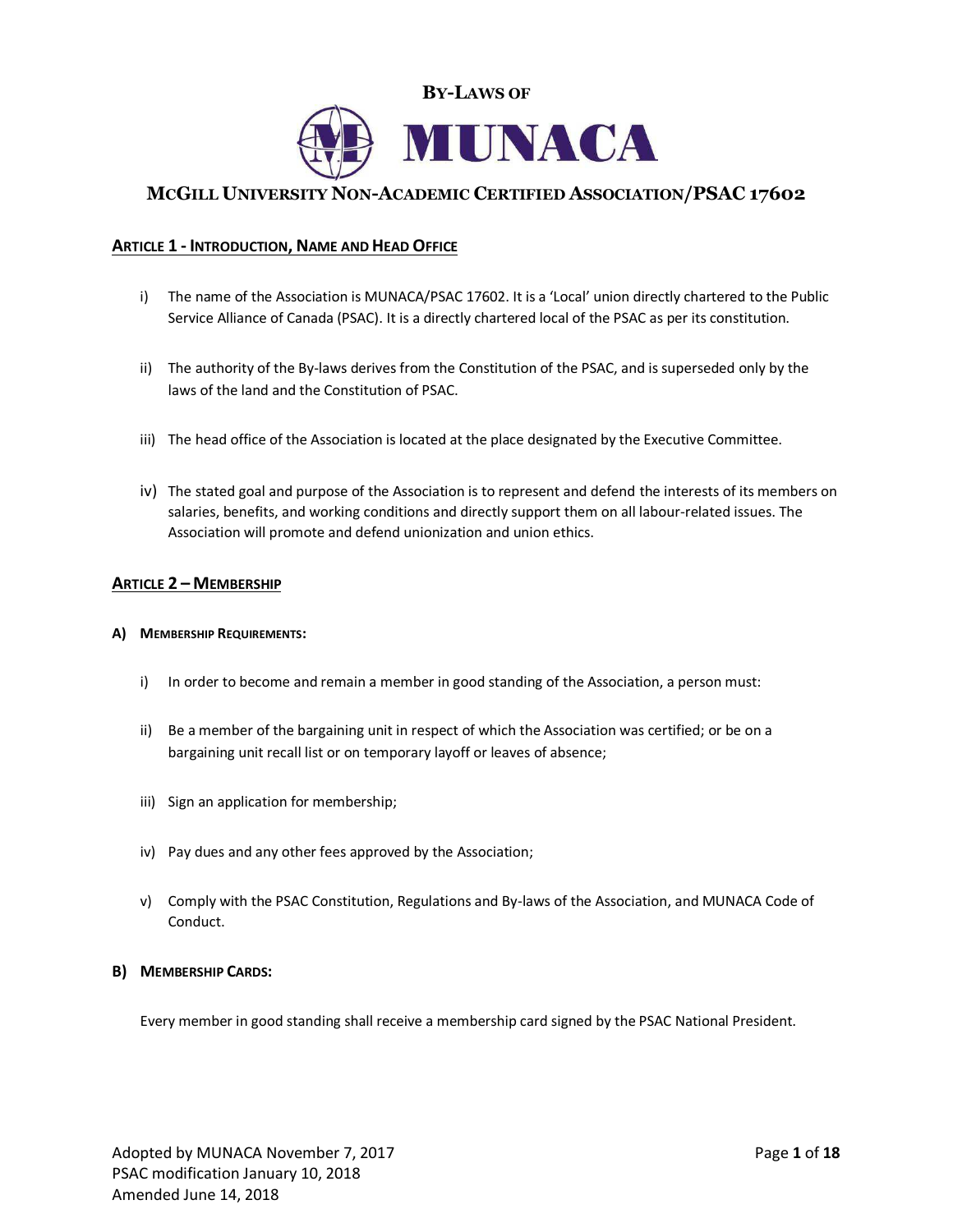# **C) EMERITUS MEMBERSHIP:**

In recognition of special service to the Association, a person who is retired or who is no longer an employee of McGill University may be declared by the Union Council to be a Member Emeritus of the Association. A Member Emeritus will have the right to attend all meetings of the Association, with no voting or other privileges. Member Emeritus status may also be revoked by the Union Council.

# **D) SUSPENDING MEMBERS:**

- i) The authority to suspend members rests solely with the National Board of Directors (NBoD) of the PSAC which, however, is asked to ratify the decision by the General Assembly.
- ii) The Membership of a member may be suspended in the event that said member is found guilty of conduct prejudicial to the good name of the Union or PSAC; or infringes the By-laws and Constitution of the Union or PSAC; or actively disregards the decisions of the Union or PSAC's governing bodies. Suspension and removal of membership are matters to be decided by the General Assembly in accordance with PSAC Constitution and Regulations.
- iii) Notwithstanding clauses i) and ii) above, should a member be suspected of violating the provisions outlined in clause ii), the question can be put to the President who, along with two members of the Union Council named by said Union Council, will investigate and report to the Union Council and the members who raised the question. The question can only be placed in front of this investigation committee by way of a written request duly signed by five (5) members in good standing. If the President is the subject of the question, then the duty to investigate falls to the Vice-President (Internal Affairs).
- iv) It is to be understood that all complaints and investigation procedures shall respect natural law and due process. Within four (4) months following the ratification of these Bylaws the Union Council shall adopt detailed regulations describing such processes, which shall be subsequently vetted by a lawyer of the Executive Committee's choosing to ensure they accord with all existing statutes and fundamental legal principles.

# **ARTICLE 3 – DUES**

The Association's dues are subject to the decision of the General Assembly and PSAC, which have the right to establish the dues for its members.

Each member of the bargaining unit for which the Association is certified shall pay dues in the amount of one point seven percent (1.73%) of their salary-scale minimum, excluding bonuses and overtime or any other amount as determined by the General Assembly.

These dues shall be deducted each pay period. These dues shall be deducted each pay period.

Furthermore, the membership dues, by majority vote of the Union Council, may be increased during each calendar year by a percentage within the range of zero percent (0%) to a maximum of ten percent (10%), as deemed necessary by the Union Council to ensure MUNACA/PSAC 17602's sound financial condition.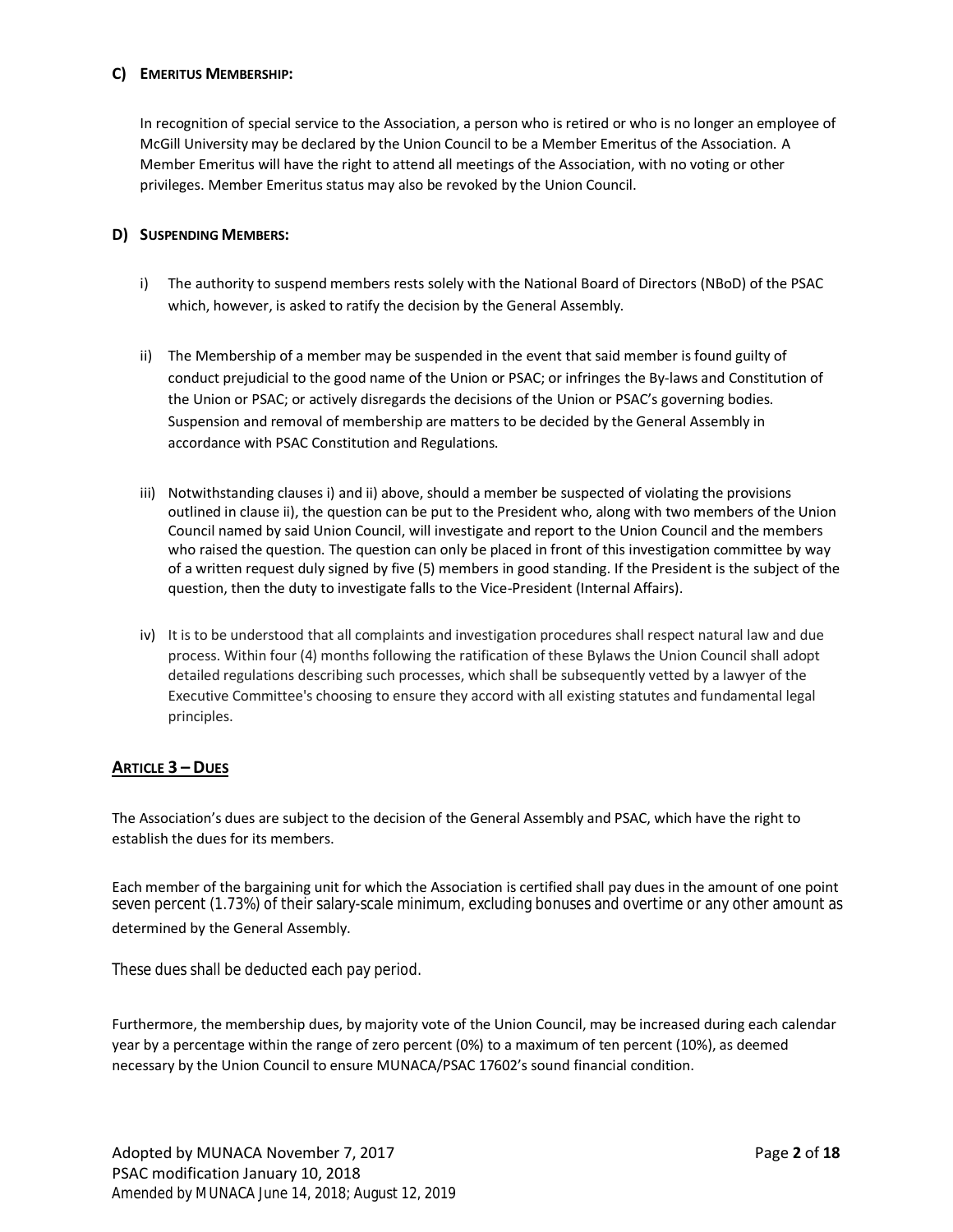# **ARTICLE 4 - FISCAL YEAR**

The fiscal year shall begin on April 1st and shall end on March 31st.

## **ARTICLE 5 - STRUCTURE OF THE ASSOCIATION**

The Association is composed of a General Assembly, the Executive Committee, the Union Council, and the Stewards.

#### **ARTICLE 6 - THE GENERAL ASSEMBLY AND MEETINGS**

The General Assembly is the supreme body of the Association with all powers, as outlined in these By-laws.

The General Assembly must hold an Annual Meeting in the manner determined by the By-laws.

The By-laws of the Association may provide for special meetings and determine the manner in which such meetings may be convoked.

#### **A) STRUCTURE:**

The General Assembly shall comprise all members in good standing of the Association.

#### **B) ANNUAL MEETING:**

The Association shall hold its Annual Meeting before June 15th of each year. Notice of twenty (20) working days shall be given to all members.

The agenda of any Annual Meeting of the General Assembly must include:

- a. Taking attendance of members in good standing present;
- b. Adoption of the agenda;
- c. Report of the Executive Committee;
- d. Report of the Union Council;
- e. Reports of Committees;
- f. Questions and Varia.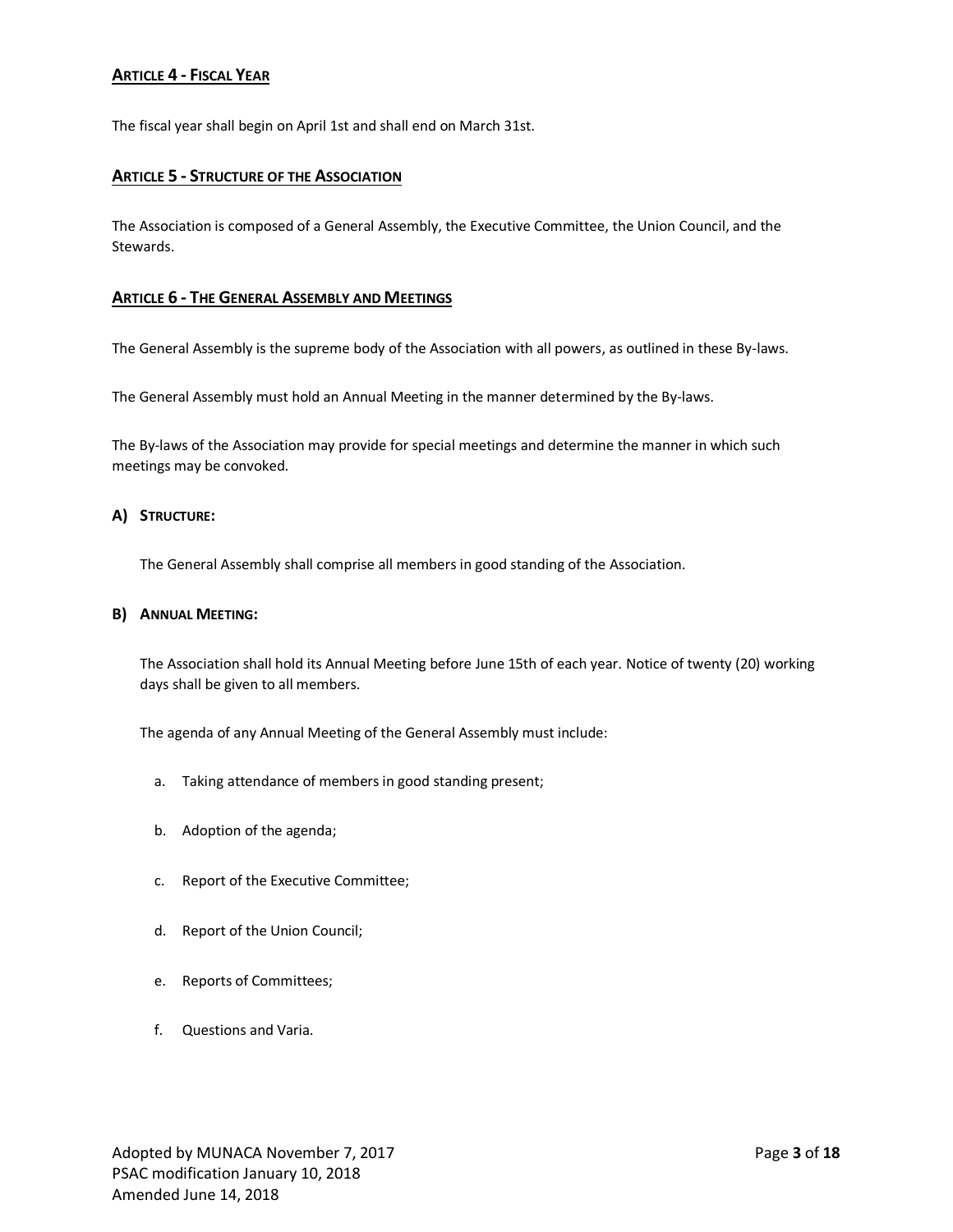# **C) SPECIAL MEETINGS:**

A Special Meeting may be convened by the Union Council upon giving written notice of at least two (2) working days, but no more than ten (10) working days, to all members.

A Special Meeting must also be convened by the President upon written motion of ten percent (10%) of the membership, by giving written notice of at least two (2) working days but no more than ten (10) working days, to all members.

The agenda of the Special Meeting shall consist solely of the items mentioned in the written notice.

# **D) QUORUM AT ANNUAL AND SPECIAL MEETINGS:**

A quorum of at least five percent (5%) of the Association's members is required in order to conduct the Association's business at any Annual or Special Meeting, except under the conditions laid out in Article 16.

The quorum is established once at the opening of the Annual or Special Meeting based on those members present at that time.

# **E) MINUTES TO BE READ AT ANNUAL AND SPECIAL MEETINGS:**

The minutes to be read at Annual Meetings and Special Meetings shall be the minutes of the last Annual Meeting and any Special Meetings.

## **F) VOTING PROCEDURE AT ANNUAL AND SPECIAL MEETINGS:**

Any member in good standing shall have the right to vote at any Annual or Special Meeting of MUNACA/PSAC 17602. Voting shall be by show of hands or by secret ballot as deemed appropriate by the Chair of the meeting**.** A secret ballot must be held if requested by a majority of the members present.

In the event of a secret ballot, nominations from the Annual or Special Meeting will be put forth proposing a scrutineer and assistants as necessary to distribute, receive and count the ballots.

# **G) A SPECIAL MEETING OF THE GENERAL ASSEMBLY MAY BE CALLED:**

In the manner set out in C), a Special Meeting may be called for the purpose of a vote of non-confidence in an Executive Committee member. If such a meeting is requested by the Union Council, then the Union Council shall be responsible for distributing a report to the membership seventy-two (72) hours prior to the Special Meeting. If such a meeting is requested by the membership, they must include the reasons for the nonconfidence vote in their request. Those subject to such a motion shall be afforded the opportunity to present a formal one-page rebuttal, either in person or by a delegate following the presentation of the motion.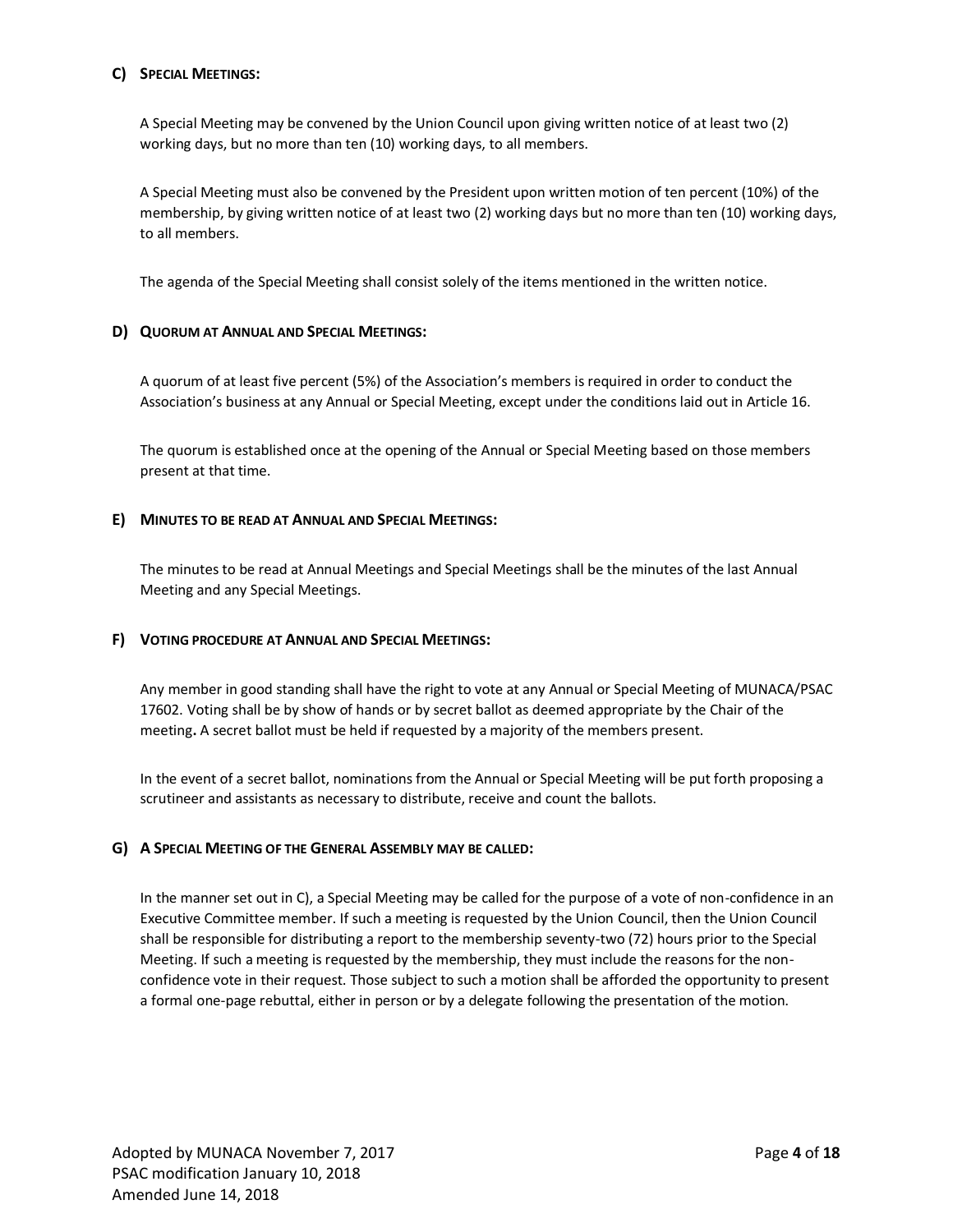# **ARTICLE 7 - EXECUTIVE COMMITTEE**

## **A) DUTIES OF THE EXECUTIVE COMMITTEE:**

The principal duties of the Executive Committee shall be the following:

- i) To manage the Association's business, including ensuring the proper functioning of all support and ancillary bodies of the Local (committees, secretariat, etc.). No member of the Executive Committee may be named as Chair of a standing committee unless specifically requested by the Union Council;
- ii) To implement the members' decisions taken at Annual and Special Meetings as well as the decisions taken by the Union Council;
- iii) To keep all contracts, books, records and all other property of the Association, furnishing these items when required to do so by the General Assembly;
- iv) To admit new members;
- v) To authorize all proceedings, legal or otherwise, in the Association's interest, excepting those proceedings for which the law requires an authorizing motion from the General Assembly;
- vi) To prepare, organize and report to the Annual General Meeting and Special Meetings.
- vii) To designate persons amongst Executive Committee members authorized to sign monetary documents in the name of the Association;
- viii) To name the official delegates (Steward or elected representative) of the Association to represent the Association and to receive the delegates' reports;
- ix) To meet with Stewards, Union Council Representatives and members, and to respond to their concerns;
- x) To develop solidarity with other unions;
- xi) To receive and distribute relevant information to the members;
- xii) To have a working knowledge of the Collective Agreements (past and current), PSAC's Constitution, the Rules of Order as defined in Article 14, and these By-laws;
- xiii) To receive correspondence on behalf of the union and forward to the appropriate officer;
- xiv) Ensure that written communication is available in both English and French, to the greatest extent possible;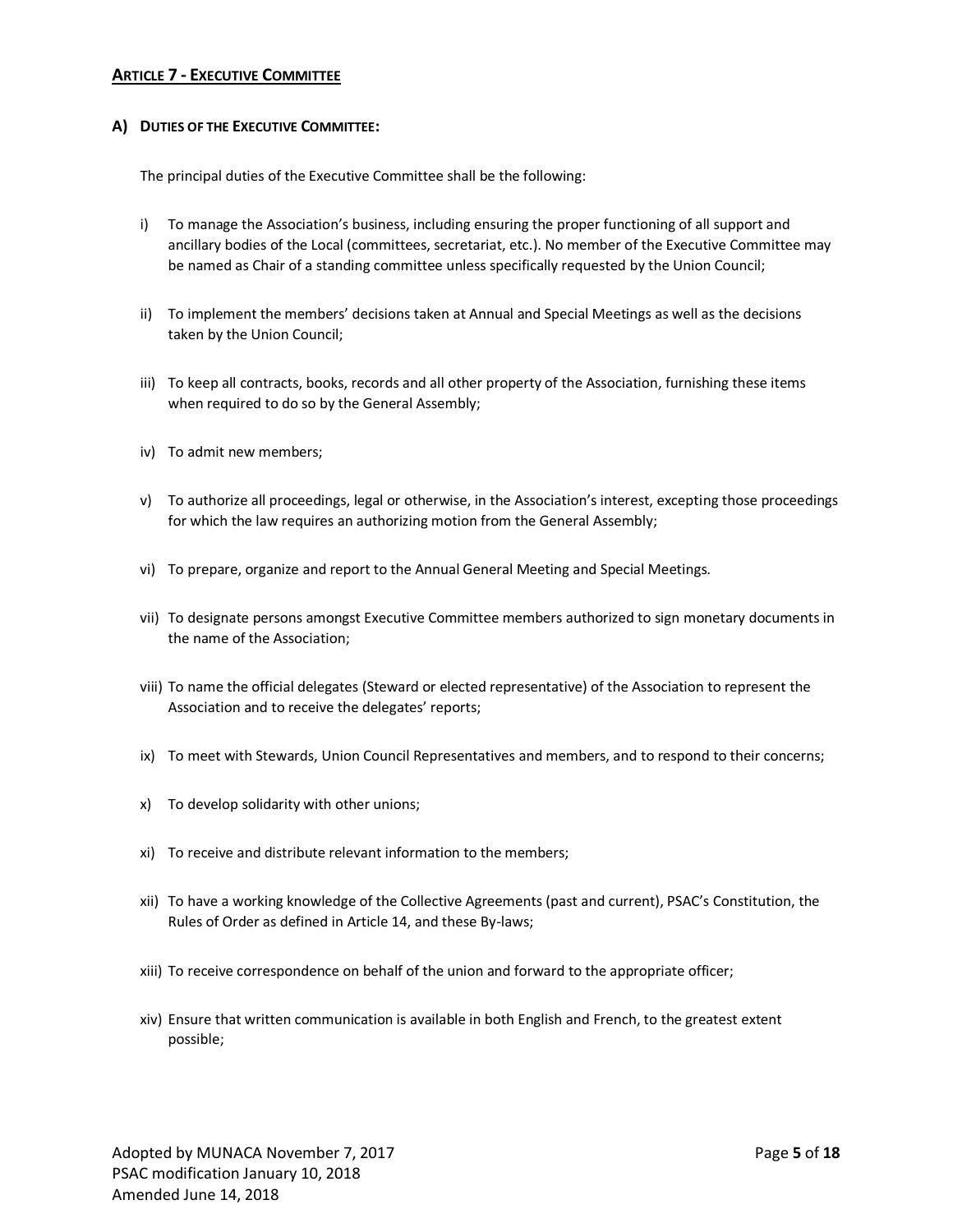- xv) To redistribute responsibilities in an effective manner to ensure the Executive Committee's efficiency at any time and particularly in the event that an officer is unable to fulfill their responsibilities for a period of time.
- xvi) Report on a regular basis on their activities to the Union Council;

xvii) To meet at the request of the President or any two (2) Executive Committee members.

## **B) STRUCTURE OF THE EXECUTIVE COMMITTEE:**

The Executive Committee shall be comprised of the following five (5) officers:

- President;
- Vice-President (Internal Affairs);
- Vice-President (Communications and Mobilization);
- Vice-President (Finance);
- Vice-President (Labour Relations).

## **C) DUTIES OF EXECUTIVE COMMITTEE OFFICERS:**

#### i) **President**

- a) The President shall preside over the Annual and Special Meetings and meetings of the Executive Committee and the Union Council, preserving order, directing debate and enforcing the Constitution and By-laws. If the President wishes, the President may name a replacement in this role;
- b) The President shall be responsible for carrying out or ensuring that the decisions and policies of the Association are carried out;
- c) The President shall not normally vote, but in the case of a tie, shall cast the deciding vote;
- d) The President shall be an ex-officio member of all committees of the Association that are appointed by the Union Council or the General Assembly;
- e) The President shall be the official spokesperson for the Association; which includes liaising with representatives of the University administration and addressing University policy and procedures that have an impact on the membership;
- f) The President shall present the Annual Report of the Executive Committee to the General Assembly;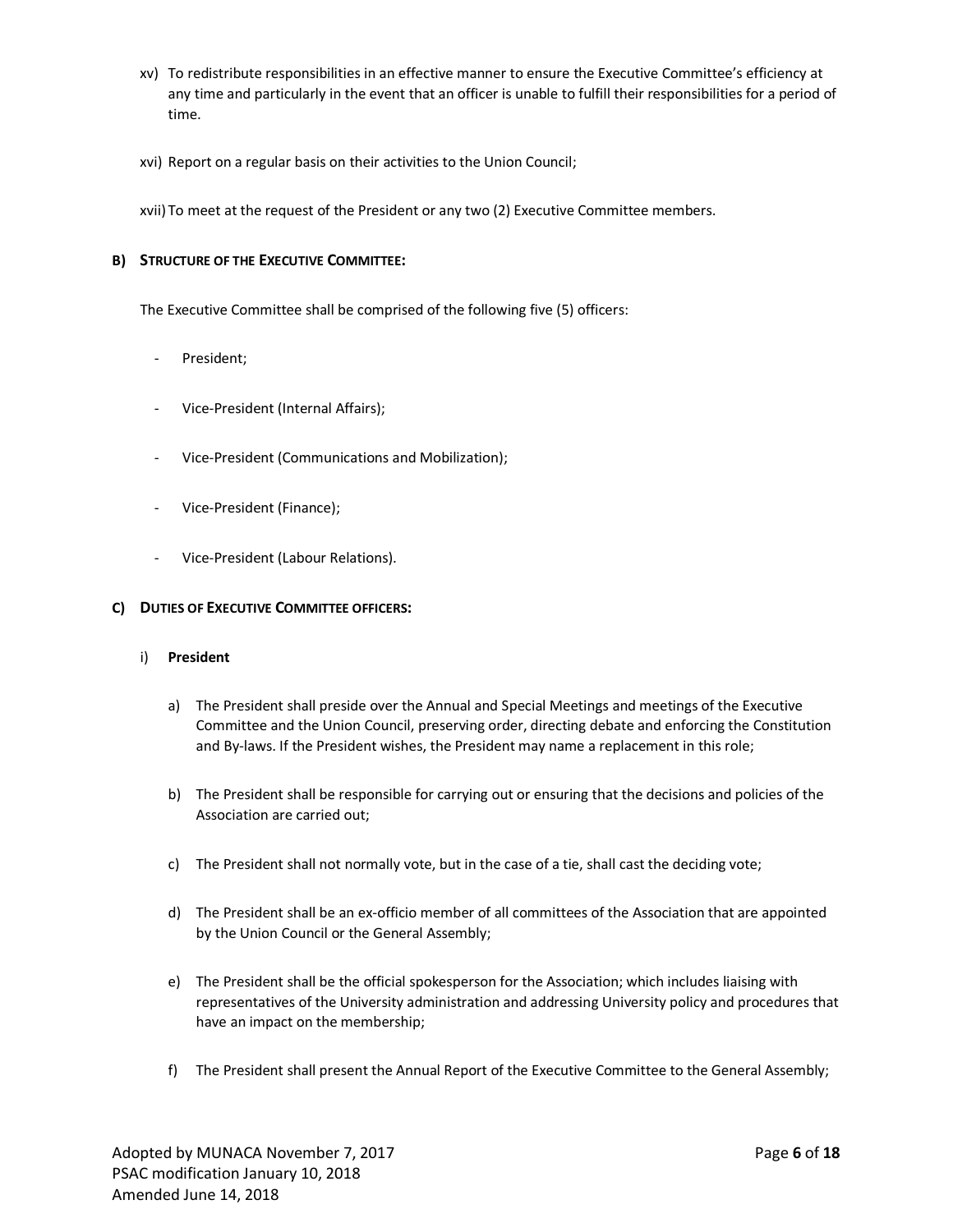- g) The President shall prepare an agenda, and chair, or ensure that these two tasks are done, for all of the following meetings: Executive Committee, General Assembly, Special General Meetings, Union Council, Strike Committee, and Stewards' meetings;
- h) The President shall enforce and ensure proper implementation of the By-laws and decisions of the Union's governing and support bodies;
- i) The President shall be the chief administrator of the Union, and be responsible for ensuring the smooth operation of the Union; this includes ensuring that officers and members holding elected office in the Union (including Stewards and Committee Chairs), fulfill their mandates. The President will report to the Executive Committee and the Union Council if any of the above mentioned is not fulfilling their mandates. The President is responsible for all issues related to the office staff and the implementation of any decisions; including but not limited to hiring, firing, evaluating performance, administering and negotiating of the collective agreement of the office staff. Any collective agreement signed with the Union's support staff Union must have the approval of the Union Council;
- j) The President shall sign all contracts, cheques, and official documents of the Union, or ensure that they are signed, including the minutes of the General Assembly, Union Council and Executive Committee meetings;
- k) The President shall report when requested to do so on the President's activities to the General Assembly, Union Council and Executive Committee;
- l) The President shall attend PSAC's national and regional conventions, as well as conventions of other organizations that the Union affiliates with or has membership in as the Union's chief delegate, or designate a delegate to attend in this capacity;
- m) The President shall, along with the Executive Committee, modify the various duties of the members of the Executive Committee for short or long-term duration, depending upon the needs of the Committee and taking into consideration the skills, interests and willingness of the members of the Executive Committee, while ensuring that their primary duties are fulfilled.

## ii) **Vice-President (Internal Affairs)**

- a) The Vice-President (Internal Affairs) shall be responsible for giving general assistance to the President;
- b) The Vice-President (Internal Affairs) shall record or cause to be recorded the minutes of the meetings of the Executive Committee, the Union Council, and the General Assembly and shall, jointly with the President or another Chair, sign these minutes;
- c) The Vice-President (Internal Affairs) shall convene meetings (except for Committee meetings) when requested to do so by the President or the Executive Committee;
- d) The Vice-President (Internal Affairs) shall work closely with the Committee Chairs to ensure that minutes are recorded and kept as necessary;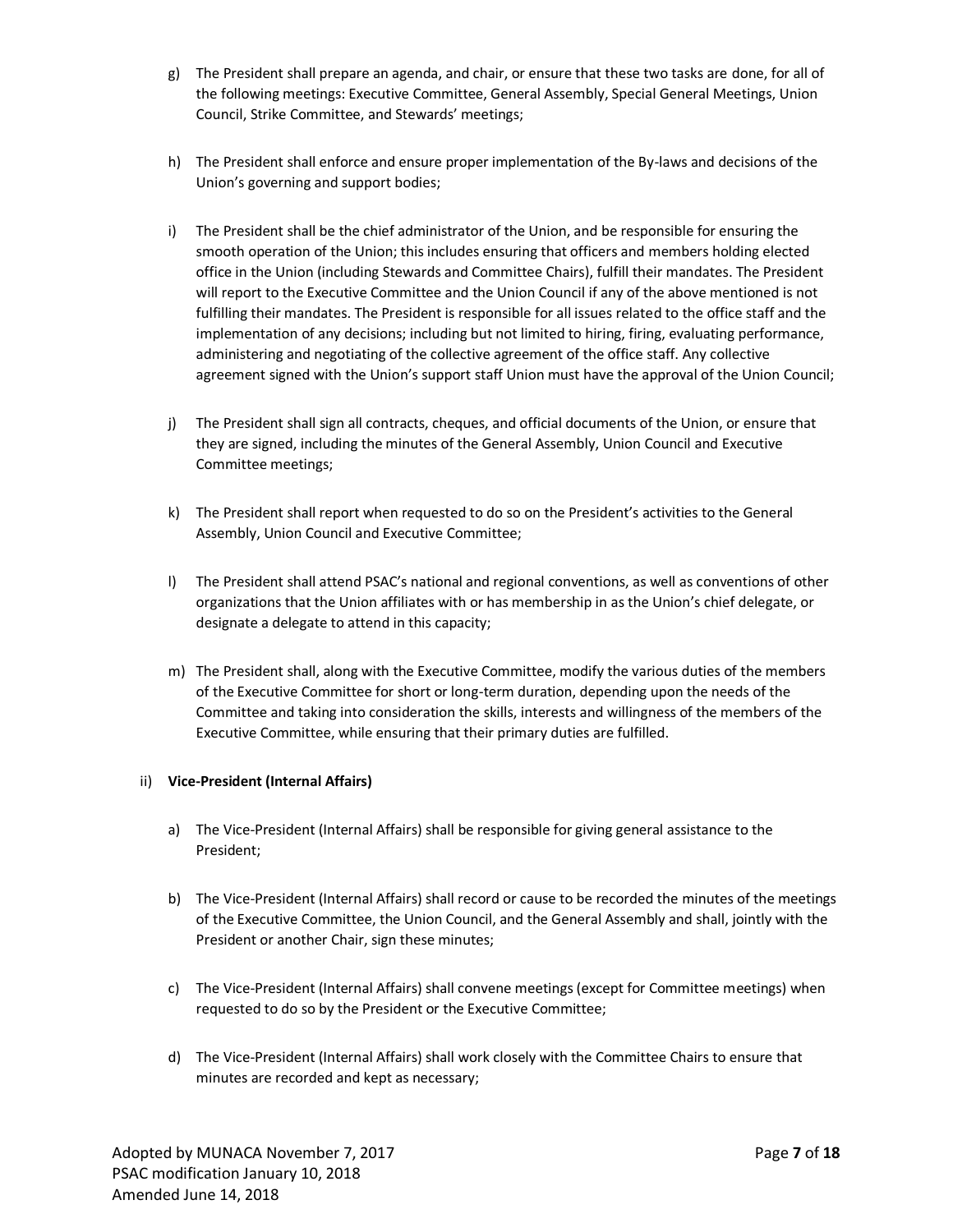- e) The Vice-President (Internal Affairs) shall keep records of the membership of the Union; process membership forms and membership cards or ensure that these tasks are done;
- f) The Vice-President (Internal Affairs) shall work closely with the office staff to ensure smooth day-today operations and organization of the Union;
- g) The Vice-President (Internal Affairs) shall keep records of all By-laws and Policies of the Union and all other governance documents;
- h) The Vice-President (Internal Affairs) shall report when requested to do so on the Vice-President (Internal Affairs)'s activities to the General Assembly, Union Council and Executive Committee;
- i) The Vice-President (Internal Affairs) shall be an ex-officio member on all committees of the Association that are appointed by the Union Council or the General Assembly.

During a period of more than thirty-five (35) days when the President is absent or is for any other reason unable to perform the functions of President, those functions shall be assumed and performed by the Vice-President (Internal Affairs), until such time as the President returns or there are by-elections held;

#### iii) **Vice-President (Communications and Mobilization)**

- a) The Vice-President (Communications and Mobilization) shall be responsible for mobilizing the members in support of their rights and collective bargaining demands;
- b) The Vice-President (Communications and Mobilization) shall be responsible for maintaining the Union's website and social media and shall be responsible for the Union's Newsletter;
- c) The Vice-President (Communications and Mobilization) along with the President or Vice-President (Labour Relations) shall prepare the Agenda for, and chair Stewards meetings, or ensure that it is done;
- d) The Vice-President (Communications and Mobilization) along with the President or Vice-President (Labour Relations) shall ensure that Steward training courses are available to all Stewards on a yearly basis;
- e) The Vice-President (Communications and Mobilization) shall report when requested to do so on the Vice-President (Communications and Mobilization)'s activities to the General Assembly, Union Council and Executive Committee;
- f) The Vice-President (Communications and Mobilization) shall be an ex-officio member of any communications and Stewards committees.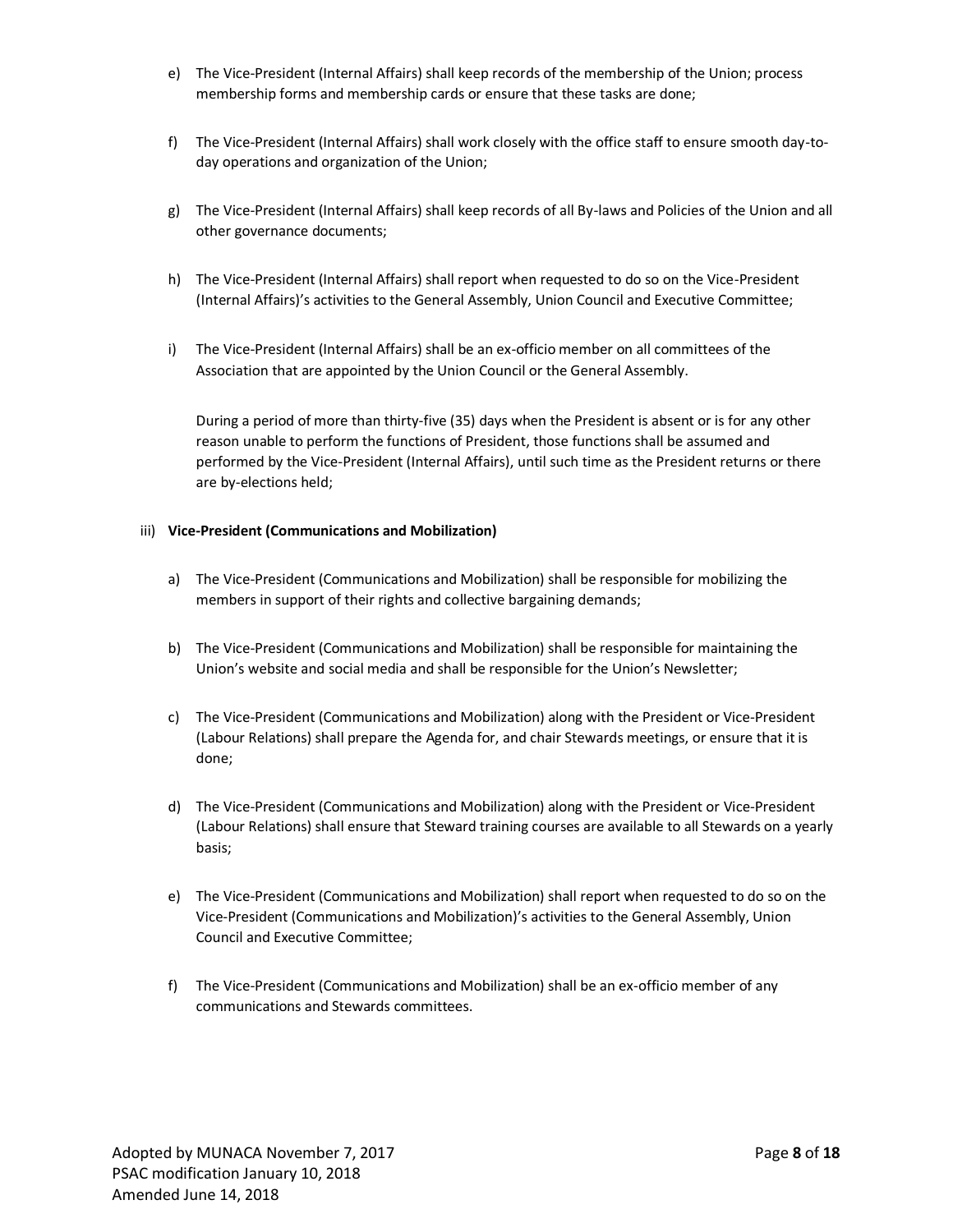#### iv) **Vice-President (Finance)**

The Vice-President (Finance) shall be responsible for carrying out the financial transactions of the Association, and in particular shall have the following duties:

- a) keeping records of monies and securities belonging to the Association;
- b) receiving the members' dues from PSAC Centre and any other revenues;
- c) keeping the accounts in a manner approved by the Executive Committee;
- d) depositing Association receipts in one or more of several chartered banks chosen by the Executive Committee;
- e) signing cheques and other negotiable instruments jointly with the President or any other officer duly authorized to do so by resolution of the Executive Committee;
- f) submitting a preliminary budget of projected income and expenditures to the Executive Committee for its approval within thirty (30) days of the Vice-President (Finance)'s election;
- g) submitting an annual financial statement to the General Assembly at the end of every fiscal year;
- h) ensure that the members of the Executive Committee be insured for liability in an amount to be determined by the Executive Committee for the faithful performance of the trust reposed in them, the cost to be borne by the Union;
- i) be an ex-officio member of the Finance Committee and work with them to prepare the budget, and audit and review any other financial matters;
- j) work with an auditor to complete an audited financial statement by March 31st of the following year;
- k) The Vice-President (Finance) shall report when requested to do so on the Vice-President (Finance)'s activities to the General Assembly, Union Council and Executive Committee. The Union Council may request quarterly reports;
- l) The Vice-President (Finance) shall be responsible for health and safety issues, including being an exofficio member of the Health and Safety Committee and shall work closely with the Vice-President (Labour Relations) with regards to grievances; subject to c), i), and m) of this article, by which the executive roles can be altered.

#### v) **Vice-President (Labour Relations)**

a) The duties of the Vice-President (Labour Relations) shall include receiving grievances and transferring such information to the PSAC Legal/Representation Section for analysis, or ensure that that this is done. When necessary, the Vice-President (Labour Relations) shall initiate the Grievance Procedure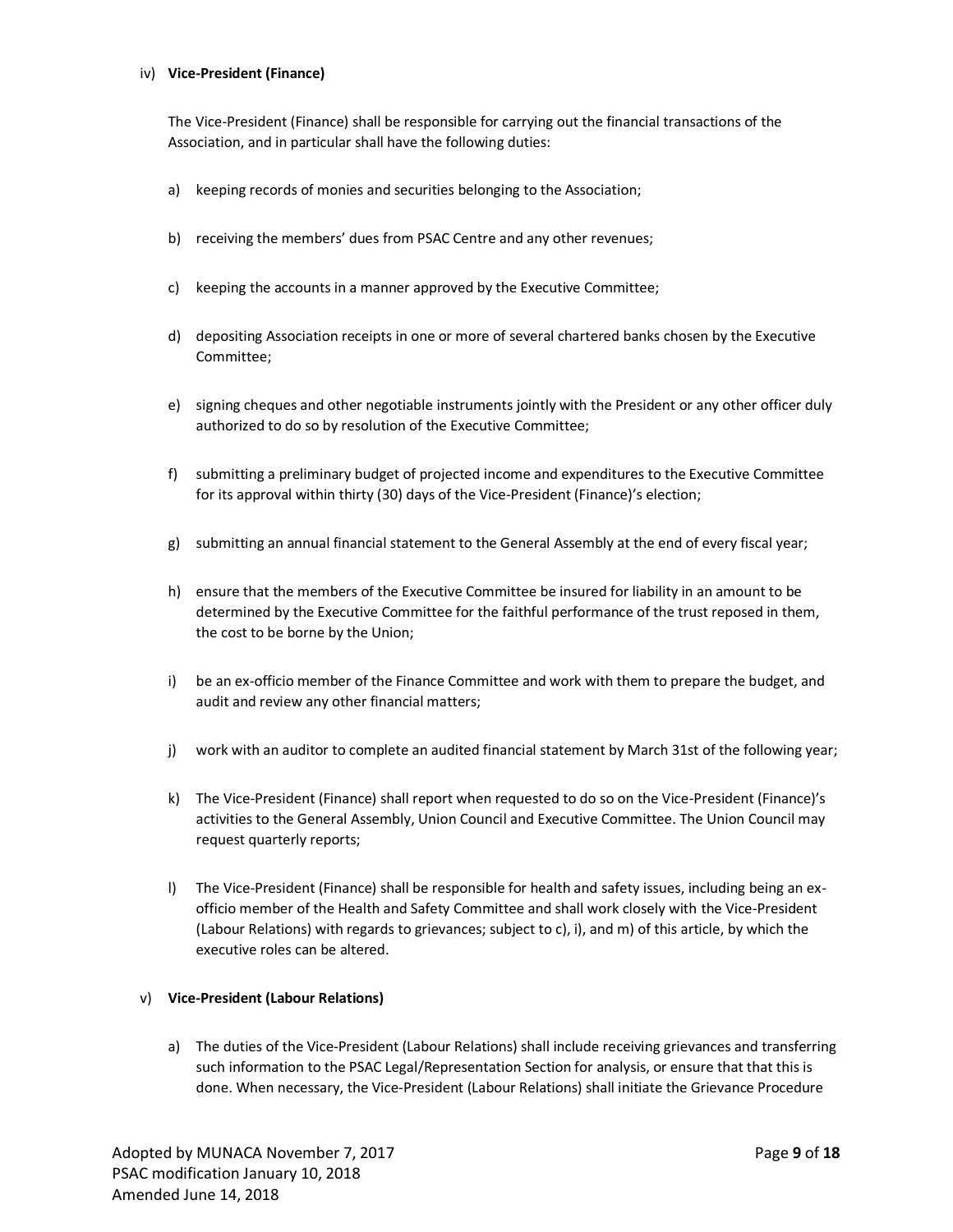for purposes of negotiating with the University Administration a solution to the grievance, or proceeding to arbitration;

- b) The Vice-President (Labour Relations) must communicate all progress, actions and decisions concerning such grievances during each stage of the Grievance Procedure to the Grievance Committee, stewards involved and those members immediately concerned;
- c) The Vice-President (Labour Relations) shall report when requested to do so on the Vice-President (Labour Relations)'s activities to the best of their ability at the time to the General Assembly, Union Council and Executive Committee;
- d) The Vice-President (Labour Relations) shall work closely with the Vice-President (Communications and Mobilization) with regards to stewards meetings, training and steward duties;
- e) The Vice-President (Labour Relations) shall be an ex-officio member on all grievance-related committees of the Association that are appointed by the Union Council or the General Assembly;
- f) During a period of thirty-five (35 days) or less when the President is absent or is for any other reason unable to perform the functions of President, those functions shall be assumed and performed by the Vice-President (Labour Relations), until such time as the Vice-President (Internal Affairs) assumes the President's functions during this period;

## **D) NOTICE OF THE EXECUTIVE COMMITTEE MEETINGS:**

Notice of a meeting must be given to all members of the Executive Committee at least twenty-four (24) hours before each Executive Committee Meeting, though the President may call a meeting of the Executive Committee with less notice if an urgent meeting is required.

## **E) QUORUM:**

The quorum of the Executive Committee shall be formed by the majority of its members.

#### **F) VOTING PROCEDURE AT EXECUTIVE COMMITTEE MEETINGS:**

All voting at Executive Committee Meetings shall be by consensus. In the event of a vote, each member of the Executive Committee has one vote, except for the Chair of the meeting. All votes shall be decided by simple majority, with the Chair of the meeting casting the deciding vote in case of a tie.

Members of the Executive Committee shall have the right to have their vote on a particular matter recorded in the minutes if they so request.

## **ARTICLE 8 – ELECTION OF THE EXECUTIVE COMMITTEE AND UNION COUNCIL**

i) The Executive Committee and Union Council shall be elected and remain in office for a period of three (3) years. Elections must be held between January 1st and June 15th of the year in which the term ends.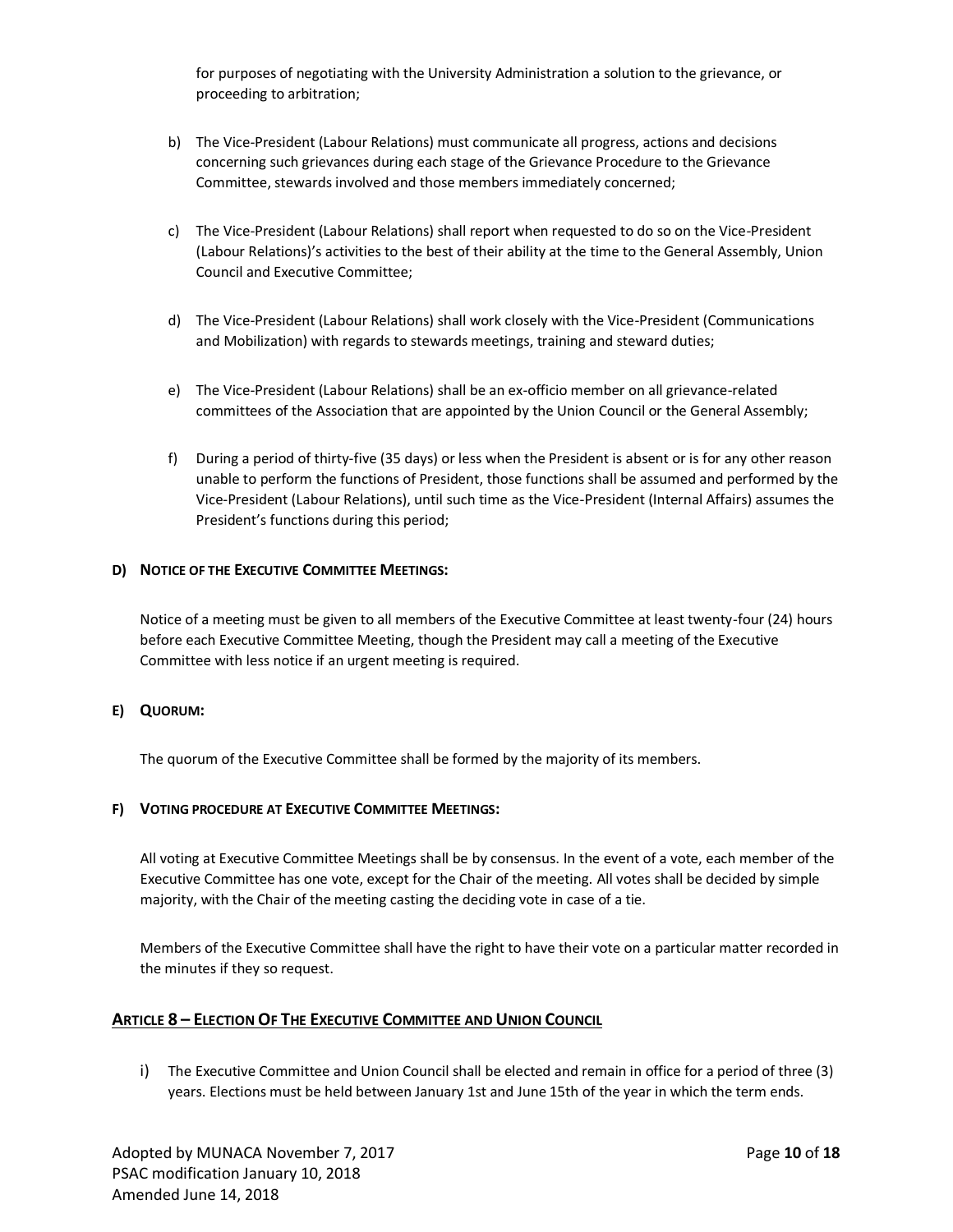- ii) The Union Council of the Association shall appoint a Chief Returning Officer (CRO) for the elections who shall be responsible for setting up a volunteer committee to handle the scrutineering process and the counting of votes. The CRO may not be a candidate in the elections, but is responsible for assisting with any transition of roles on the Executive Committee following the election. The CRO will have sole jurisdiction and final authority in all electoral matters.
- iii) Nominations shall be invited from the members of the Association commencing at least twenty-five (25) working days prior to the Annual Meeting. All members of the Executive Committee and the Union Council, whether they are running for re-election or not, must submit two (2) written reports to the CRO prior to the posting of nominations for the elections. One report will be given to the membership at the Annual General Meeting and should include a summary of the members' activities conducted during the term coming to an end. The second report is to be a transitional one with detailed information on the members' activities with an eye to assisting with the transition of a new incumbent.
- iv) The Association shall make available prescribed nomination forms, prepared by the CRO, at least twentyfive (25) working days prior to the Annual Meeting.
- v) The closing date for receiving nominations shall be announced as part of the notice inviting nominations and shall be at least fifteen (15) working days prior to the Annual Meeting. The CRO must accept nomination forms in paper and electronic format.
- vi) Nominations received after 17:00 hours on the closing date shall not be entertained.
- vii) The CRO shall validate the nominations and publicize them at least ten (10) working days prior to the election, together with notice of the election procedures.
- viii) The information to be circulated by the CRO on each nominee shall contain only the following:

## **NAME:**

## **DEPARTMENT:**

## **TELEPHONE NUMBER:**

A pen sketch of four hundred (400) words or less shall be provided by the nominee prior to the deadline for receiving nominations.

- ix) Only members of the Association in good standing may place names in nomination.
- x) Only members of the Association in good standing may propose, second or sign the nomination form for nominees. A member may do so for one nominee only for the same office or committee chair, and may only nominate one Union Council Delegate (Chief Stewards) to represent the campus of the member (the three campuses being: Downtown; Glenn and Solin Hall; and Macdonald Campus and the estate at Mont St Hilaire).
- xi) There are 28 positions available on the Union Council.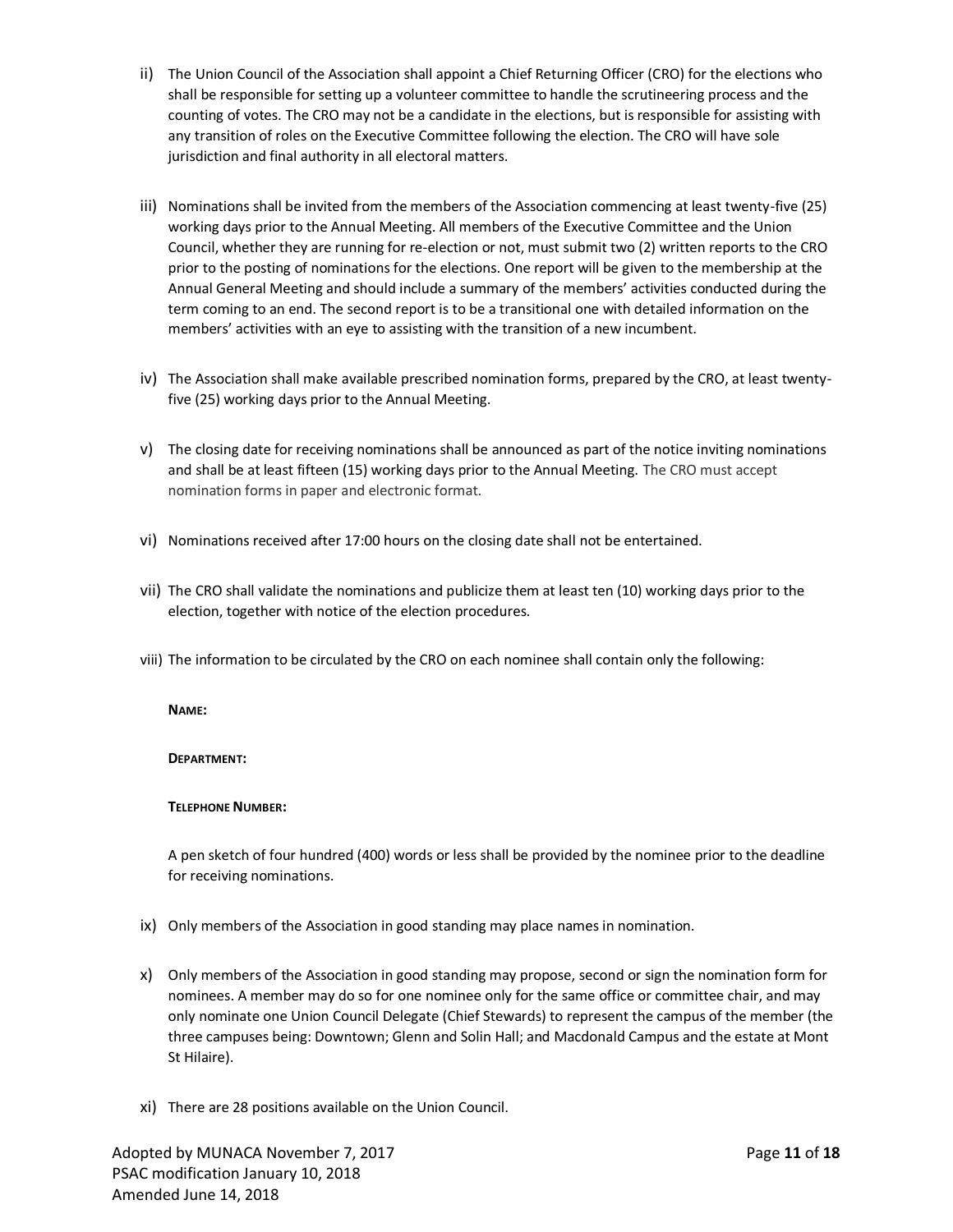- Five (5) Executive Committee members;
- Five (5) Standing Committee Chairs (Grievance, Health and Safety, Finance, Solidarity, and Communications);
- Fourteen (14) Chief Stewards/District Heads from the Downtown Campus;
- Two (2) Chief Stewards/District Heads from the Macdonald Campus and the estate at Mont St Hilaire;
- Two (2) Chief Stewards/District Heads from the Glenn Campus and Solin Hall.
- xii) The persons nominated must be members of the Association in good standing and must be identified by name and department and must have agreed beforehand, in writing, to serve if elected.
- xiii) Nominations for Union Council Delegates (Chief Stewards/District Heads) must be proposed and seconded and agreed to by at least five (5) members in good standing of the Association from the represented Campus who will all have signed the nomination form and shall have identified themselves by name and McGill ID number. The nominations for the Chairs of the five (5) Standing Committees must be proposed and seconded and agreed to by at least five (5) members in good standing of the Association who will all have signed the nomination form and shall have identified themselves by name and McGill ID number.
- xiv) Nominations for Officers of the Executive Committee must be proposed and seconded and agreed to by at least ten (10) members in good standing of the Association who will all have signed the nomination form and shall have identified themselves by name and McGill ID number.
- xv) After the closing date for nominations, the members shall be informed of the names of all candidates duly nominated.
- xvi) Members shall be asked to return mail-in ballots according to instructions published by the CRO, or the CRO may prepare an electronic voting system using a secure ballot requiring user authentication, subject to approval by the Union Council.
- xvii) All members in good standing shall be eligible to vote in the elections.
- xviii) Subject to the method chosen above under xvi), ballots shall be counted publicly under the supervision of the Chief Returning Officer at the end of the election, and the results will be officially announced at the Annual Meeting.
- xix) Ballots shall be considered spoiled if returned in a manner inconsistent with the instructions published by the CRO.
- xx) Of the persons nominated, the one gaining a clear majority shall be declared the winner. In case of a tie, a recount will be conducted, and if the recount upholds the tie, a new vote shall be taken immediately until a clear majority is achieved.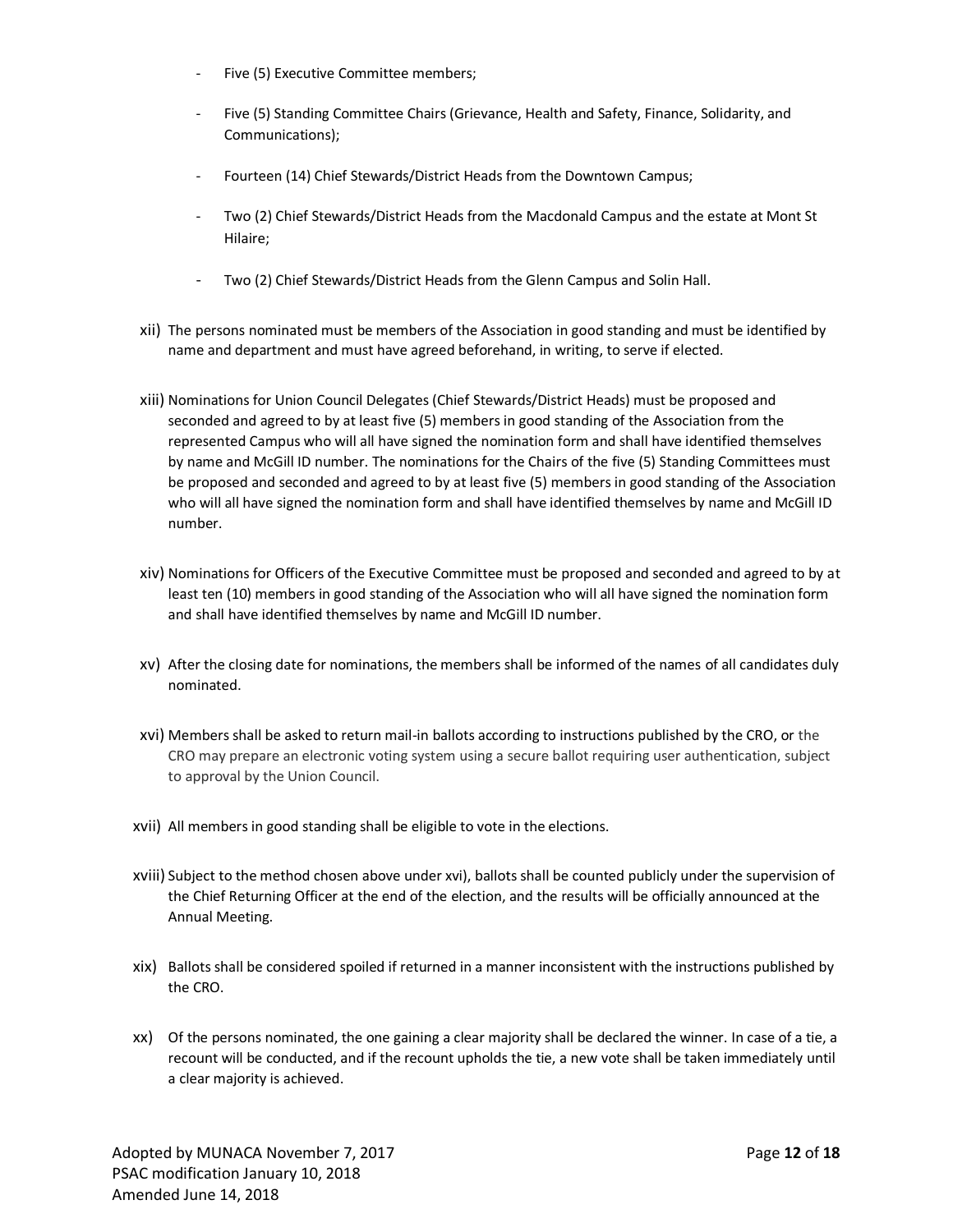- xxi) Any person nominated who is not satisfied with the results of the vote may request a recount. Upon the request being granted by a majority vote of the General Assembly, the recount shall take place in the presence of the General Assembly and the members shall be permitted to inspect the ballots. The results shall be announced to the meeting and shall be the final result. Pursuant to paragraph (iii), any dispute concerning the validity of the ballots shall be resolved by the CRO whose decision shall be final and binding.
- xxii) All ballots shall be kept for a period of at least one (1) year.
- xxiii) If for any reason a vacancy occurs on the Executive Committee, the remaining Executive Officers must assume the duties of the vacant position if the vacancy occurs six (6) months or less prior to the next regularly scheduled election. The Executive Committee may request that the Union Council name a member of the Union Council not currently on the Executive Committee to join the Executive Committee temporarily and assist with the duties as determined by the Executive Committee.
- xxiv) If a vacancy occurs on the Executive Committee more than six (6) months before the next regularly scheduled election, a by-election must be held.
- xxv) A position on the Executive Committee will be declared vacant when the incumbent resigns, or has been declared delinquent in fulfilling the duties of that office. If the position is left vacant for any other reason, the Union Council shall name a replacement from the Union Council members not currently on the Executive Committee until the incumbent returns or until the next Annual General Meeting is held, during which the membership may confirm the appointment or elect another member to temporarily fulfil the duties.
- xxvi) Should a Union Council Delegate/Chief Steward's position become vacant, the Union Council may name a steward to the Union Council, however, the Union Council must, as appropriate, follow the procedures outlined in clauses xxiv) and xxv) of this article.

# **ARTICLE 9 - UNION COUNCIL**

# **A) MANDATE:**

The duties of the Union Council are set out in the By-laws. Fundamentally, the Union Council is the legislative body of the Association and has all powers to that effect, including the powers to adopt and modify the Bylaws of the Association, pending ratification by the General Assembly at the next Annual Meeting or Special Meeting, which shall be held within thirty (30) working days of the adoption of the amendment(s).

## **B) STRUCTURE:**

The Union Council shall comprise of the following twenty-eight (28) members:

- President;
- Vice-President (Internal Affairs);
- Vice-President (Communications and Mobilization);

Adopted by MUNACA November 7, 2017 **Page 13** of **18** PSAC modification January 10, 2018 Amended June 14, 2018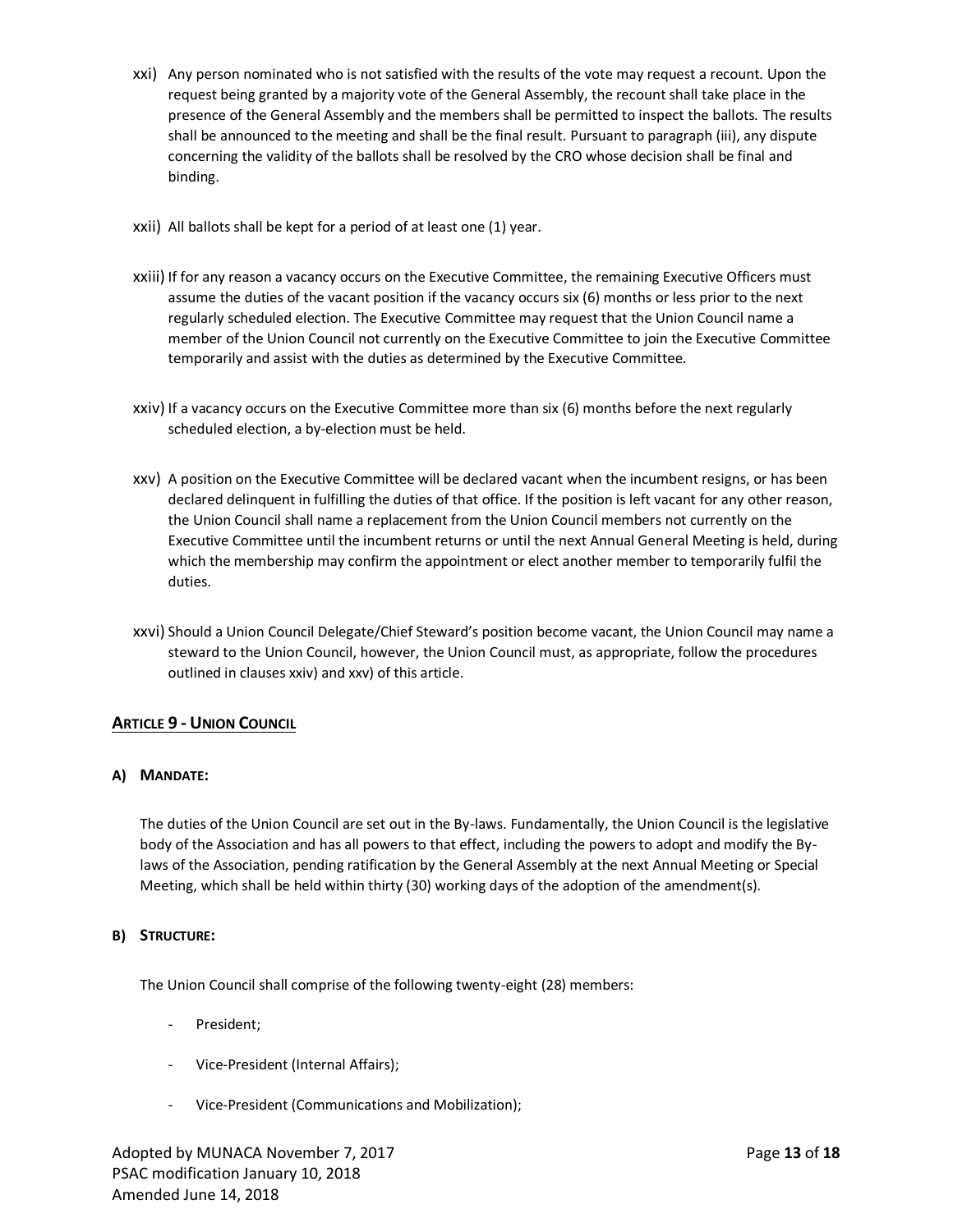- Vice-President (Finance);
- Vice-President (Labour Relations);
- The eighteen (18) Union Council delegates (Chief Stewards/District Heads) referred to in Article 8(xi): fourteen (14) from the Downtown Campus, two (2) from Macdonald and the estate at Mont St. Hiliare Campus, and two (2) from the Glenn and Solin Hall Campus;
- The five (5) Standing Committee chairs (Grievance, Health and Safety, Finance, Solidarity, Communications).

# **C) DUTIES:**

- i) The Union Council exercises duties as set out in these By-laws. The principal duty of the Union Council shall be to formulate and set out the policies of the Association, notably by adopting or modifying the Bylaws of the Association, pending ratification by a majority of the members in good standing who exercise their right to vote at the next meeting. The Union Council shall meet at the request of the President or five (5) members of the Union Council. All Representatives elected to the Union Council shall act as District Heads to specified districts. District Heads (or Chief Stewards) shall coordinate and assist with the activities and duties of the Stewards in their designated district and be responsible for the distribution of information to and from the Union Council and Stewards. The District Head shall also ensure that the Stewards in their district receive the appropriate training, and shall be responsible for recruiting new Stewards. The Districts shall be determined at the first Union Council meeting, after the first elections following the adoption of these By-laws.
- ii) The Union Council may increase the Association's dues as per Article 3 of these By-laws.
- iii) The Union Council shall be responsible for naming the auditor and receiving the auditor's report at the end of the fiscal year, consistent with provisions in the PSAC Constitution.
- iv) At the first meeting of the Union Council after the first elections following the adoption of these By-laws, which must take place within twenty-one (21) days following the Annual General Meeting, the Union Council shall determine the districts and assign them to the eighteen (18) Chief Stewards/District Heads. The Union Council shall also be charged with determining the mandates of the five (5) Standing Committee Chairs. These mandates are to be appended to these By-laws.
- v) The Union Council shall be charged with the formation of a negotiations committee comprised of the President, the Vice-President (Labour Relations), and five (5) other members of the Union Council. At least one (1) member from each campus will be chosen; priority will be given to ensure this representation.

## **D) NOTICE OF UNION COUNCIL MEETINGS:**

Notice of a meeting must be given to all members of the Union Council at least twenty-four (24) hours before each Union Council meeting.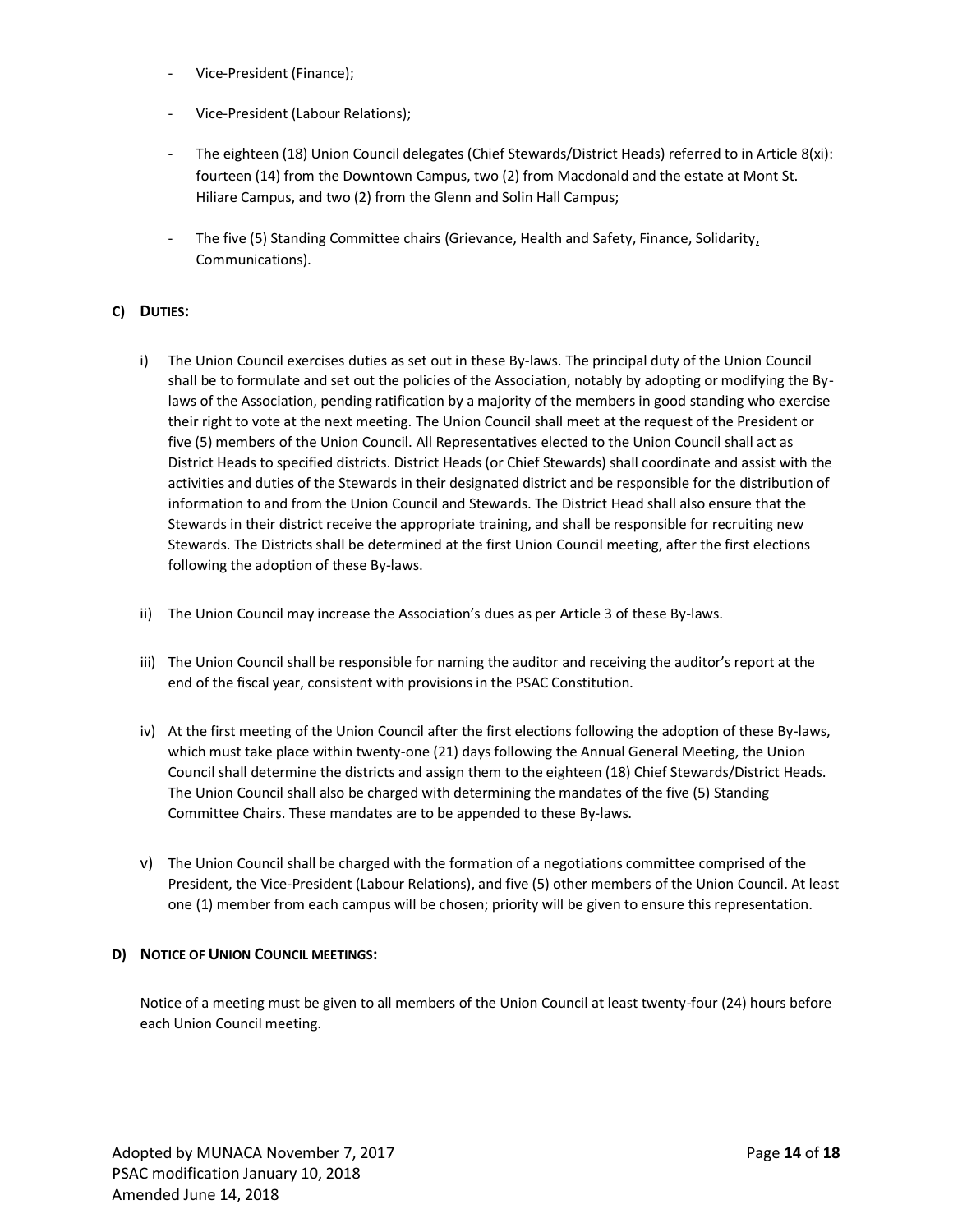# **E) QUORUM:**

The quorum of the Union Council shall be formed by the majority of its members, consisting of at least three (3) Executive Officers.

## **F) VOTING PROCEDURE AT UNION COUNCIL MEETINGS:**

All voting at Union Council meetings shall be by show of hands with each member of the Union Council having one (1) vote, except for the Chair of the meeting. All votes shall be decided by simple majority, with the Chair of the meeting casting the deciding vote in case of a tie.

Members of the Union Council shall have the right to have their vote on a particular matter recorded in the minutes if they so request.

## **ARTICLE 10 – STEWARDS**

## **A) DUTIES:**

The duties of each Steward are to address any concerns of members in their district regarding the members' working conditions and to ensure that these concerns are addressed by the Union Council and the members of the Executive Committee. These concerns include recommendations of issues to bring forward during negotiations with the University. Stewards will be charged with the investigation of any complaints, the gathering of information, the passing of recommendations, and filing grievances, to both District Heads (Chief Stewards) and the Vice-President (Labour Relations) if necessary. As part of their mandate, Stewards shall assist with mobilization efforts and participate on union committees. Stewards will be entitled to at least two (2) hours of liberation per month for the purpose of meeting members in their workplaces and addressing their concerns.

## **B) MEETINGS:**

Six (6) meetings per year with all Stewards will take place with the Executive Committee, following which a report will be issued by the Vice-President (Communications and Mobilization) or by a delegate, to the Union Council at the Union Council's next regular scheduled meeting. The Stewards may request naming a chair for their meetings.

## **C) RESPONSIBILITY FOR DISTRICTS:**

- i) The District Heads shall be directly responsible, along with the members of the Executive Committee, for communicating with each Steward in their respective districts. District Heads will serve as contacts and may ask for regular reports from each Steward in their area. They may be assisted in these tasks by the Executive Committee.
- ii) Should Stewards be required to be absent from work due to addressing members' concerns, they shall inform the Executive Committee, in addition to their supervisors, so that a report is kept of these activities and any questions from management responded to.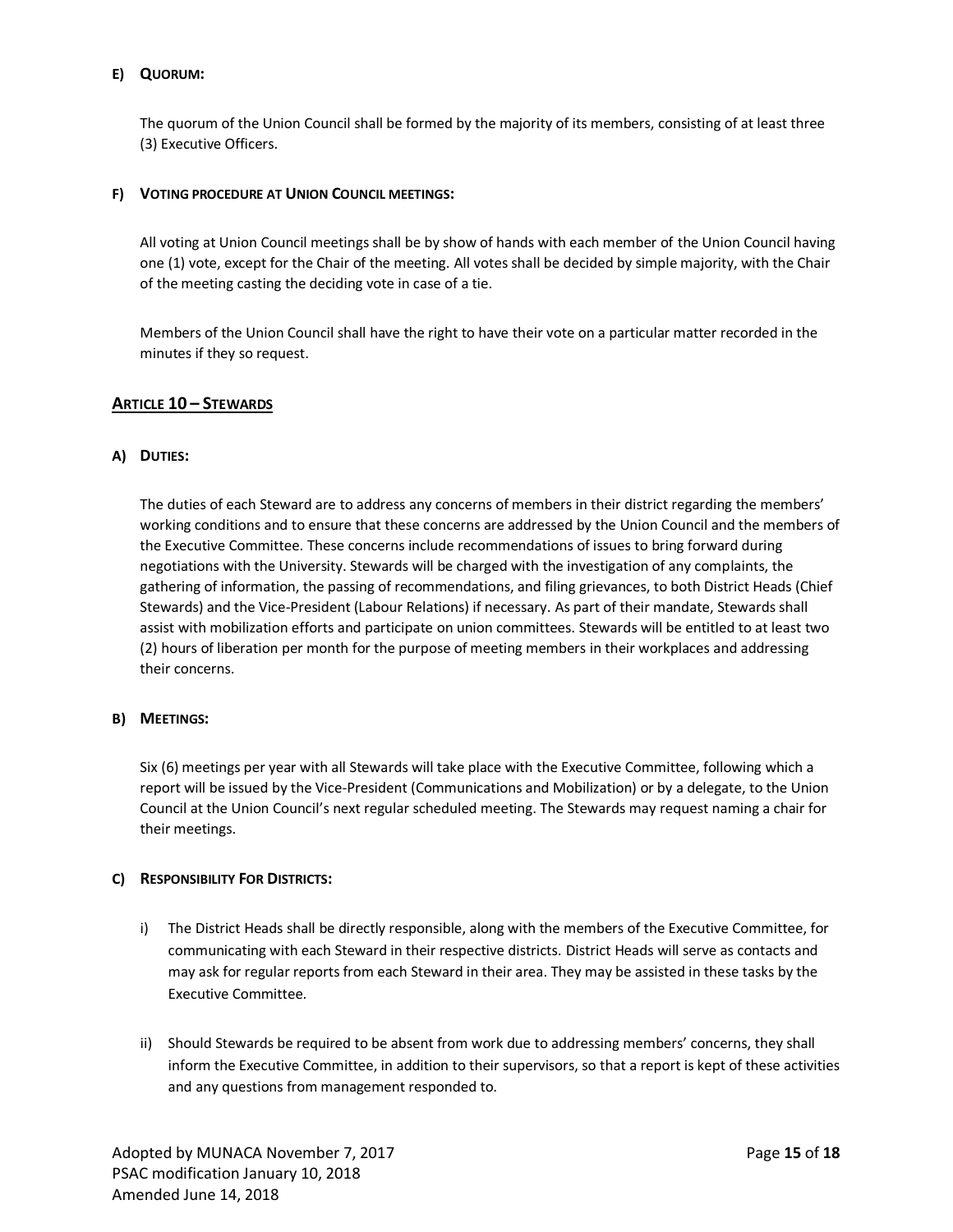#### **D) REMOVAL OF STEWARDS:**

Any questions regarding steward behaviour would be brought to the Union Council for discussion and resolution. The Union Council would have the mandate to remove Stewards, following an investigation of a complaint by members in the Steward's area or from the District Head.

# **ARTICLE 11 – COMMITTEES**

## **A) STANDING COMMITTEES:**

There are five (5) Standing Committees: Grievance, Health and Safety, Finance, Solidarity, and Communications. These Standing Committees are part of the Union Council. The Chairs are elected by the membership at large. Two additional members are to be named by the Union Council; these members may be ex-officio members should the Union Council see fit. Should the position of Chair be vacant, the Union Council shall name a replacement from its number. The mandates of these committees shall be determined by the Union Council, at the first meeting following the first elections after the adoption of these By-laws, and may be subsequently modified if deemed necessary by the Union Council.

#### **B) APPOINTMENT AND DUTIES:**

The Union Council can appoint ad-hoc committees and the committee chair. Ad-hoc committees shall make investigations, conduct studies and hearings, and make recommendations to the Union Council.

#### **C) AUTHORITY OF COMMITTEES:**

No action by any committee shall be binding upon or constitute an expression of the policy of the Association until it is approved by the Union Council.

## **D) DISSOLUTION OF COMMITTEES:**

Committees appointed by the Union Council may be discharged by the Union Council when their work is completed or the mandate of the committee(s) is no longer deemed necessary.

## **ARTICLE 12 - TERMINATION OF MEMBERSHIP IN THE UNION COUNCIL**

#### **UNION COUNCIL REPRESENTATIVE**

- i) If any Union Council Representative, excluding a member of the Executive Committee (see Article 6 G) is alleged to have been delinquent in their duties and if a petition to remove this Representative from their duties is made by one-third (1/3) of the members of the Union Council and submitted to the Chair, a motion for removal from their position on the Union Council shall be inscribed on the agenda of the next Union Council Meeting.
- ii) On adoption of such a motion by a three-quarters (3/4) majority of the members in attendance at the meeting, the position shall be declared vacant.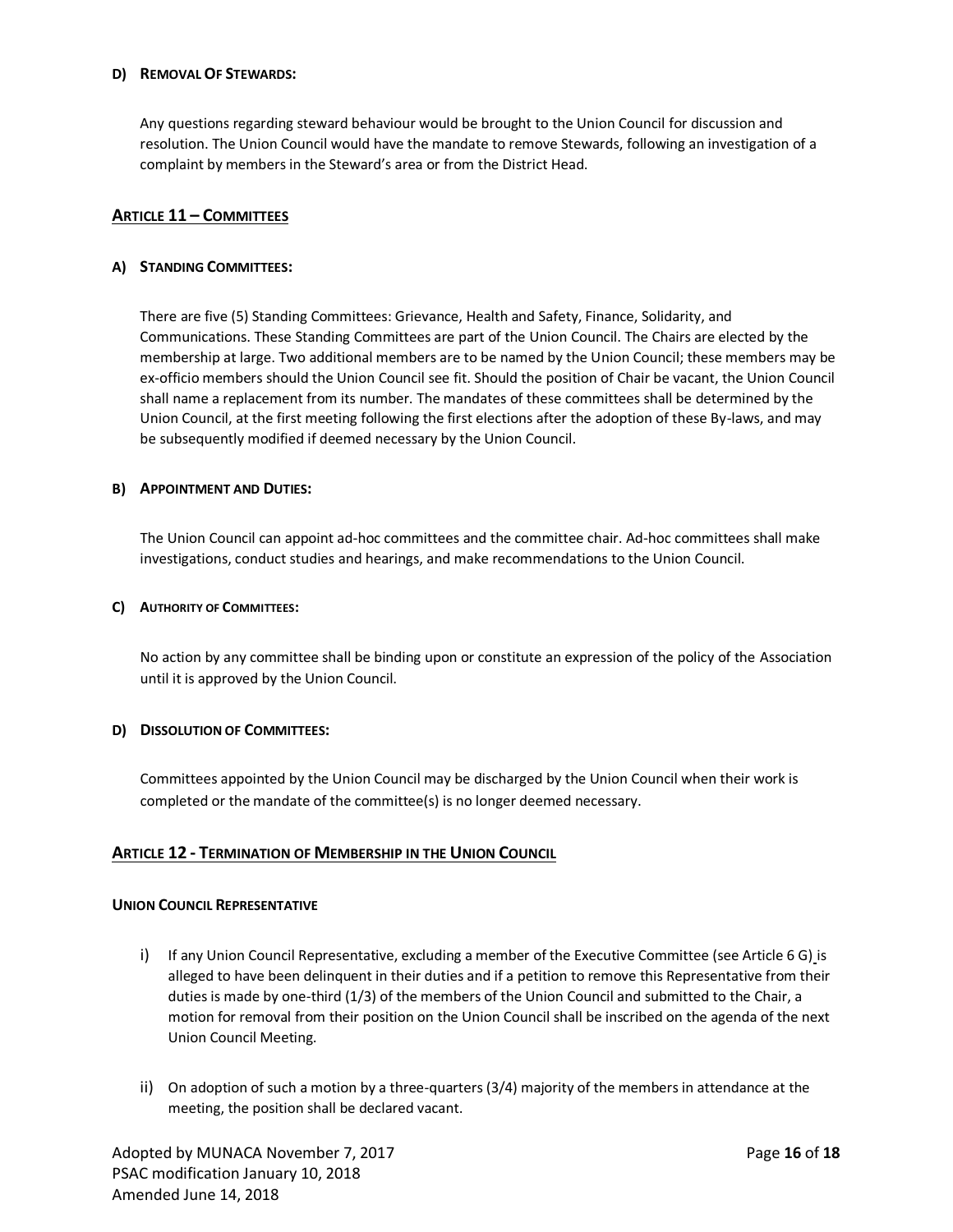- iii) The Union Council member who has been relieved of their duties may appeal the decision to the next Annual General Meeting or Special General Meeting.
- iv) The membership may request that a vote of non-confidence of a Union Council member be held at the next Union Council meeting, Annual General Meeting, or Special General Meeting. This motion must be made in writing and have the signature of five percent (5%) of the membership in good standing, and include the reasons for the non-confidence vote.

# **ARTICLE 13 - GRIEVANCE PROCEDURE**

#### **A) GRIEVANCE PROCESS:**

It shall be the responsibility of the Association to investigate as fully as possible all aspects of each potential grievance and to judge the validity of each grievance and to determine the disposition of each grievance for representation by the Association, according to the following procedures:

- i) Grievances shall be investigated by the Vice-President (Labour Relations) and the Stewards, and be approved or rejected by the Vice-President (Labour Relations) and the Grievance Committee;
- ii) In the event that a grievance is rejected by the Grievance Committee, the employee(s) concerned may appeal the decision of the Council to the Union Council;
- iii) In the event that a grievance is not dealt with within a reasonable time frame by the Vice-President (Labour Relations) and/or the Chair of the Grievance Committee, the employee(s) concerned may refer the grievance to the Union Council.

## **B) GRIEVANCE VOTING:**

Any Union Council member or Steward personally involved with a grievance shall be required to be absent from the meeting for all discussions or voting on that grievance, except when presenting testimony to the meeting concerning said grievance.

## **C) GRIEVANCE MANAGEMENT:**

Once a grievance has been found valid by the Association, the Vice-President (Labour Relations) shall be responsible for following the Grievance Procedure up to arbitration. During this process, the Vice-President (Labour Relations) may, for legitimate reasons, refer the grievance back to the body which approved it for a decision on whether the grievance should continue to be supported by the Association.

#### **D) GRIEVANCE DEVELOPMENT UPDATES:**

The Vice-President (Labour Relations) shall keep the Grievance Committee and the responsible Stewards advised of all developments and progress concerning each grievance.